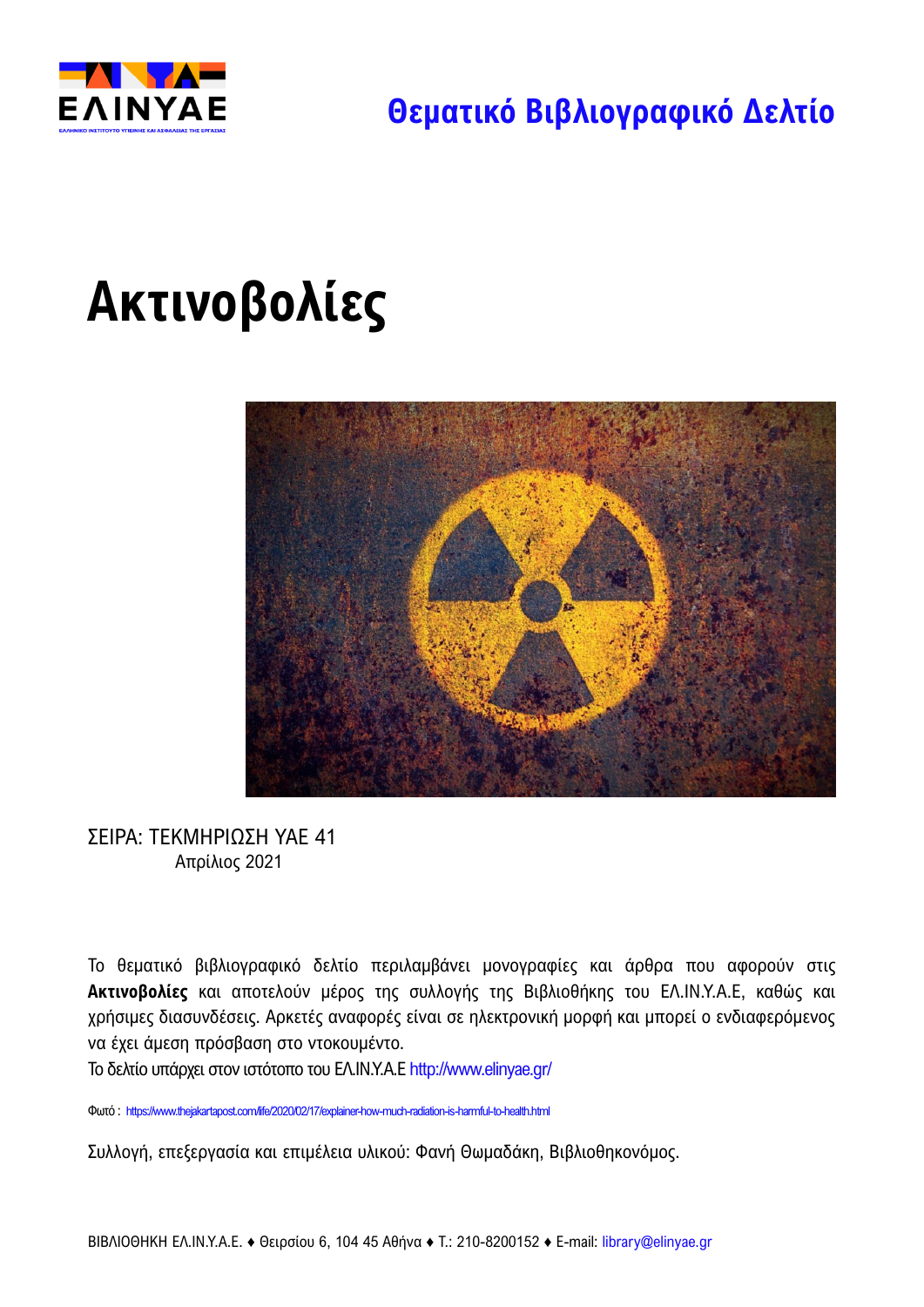

## **Π ε ρ ι ε χ ό μ ε ν α**

1. Βιβλιογραφία.............................................................................................................................................................2-5 2. Χρήσιμες διασυνδέσεις..............................................................................................................................................6-7

## **ΒΙΒΛΙΟΓΡΑΦΙΑ**

**-------------------------------------------**

**A basic overview of occupational radiation exposure: monitoring, analysis & reporting/** Office of Health, Safety and Security U.S. Department of Energt, Sept. 2012.- 16 p. [https://www.energy.gov/sites/prod/files/2014/06/f16/A\\_Basic\\_Overview\\_of\\_Occupational\\_Radiation\\_Exposure.](https://www.energy.gov/sites/prod/files/2014/06/f16/A_Basic_Overview_of_Occupational_Radiation_Exposure.pdf) [pdf](https://www.energy.gov/sites/prod/files/2014/06/f16/A_Basic_Overview_of_Occupational_Radiation_Exposure.pdf) (Πρόσβαση, 20/05/2021)

**The control of electromagnetic fields at work regulations 2016/** The Institution of Engineering and Technology (IET), 2018 <https://www.theiet.org/media/1458/hsb69.pdf>(Πρόσβαση, 20/05/2021)

**DOE occupational radiation exposure: 2001 report**/ The U.S. Department of Energy, 147 p. <https://www.yumpu.com/en/document/read/52282967/doe-occupational-radiation-exposure-2001-report> (Πρόσβαση, 20/05/2021)

**Electromagnetic fields at work: a guide to the control of electromagnetic fields at work regulations 2016**/ HSE, 2016, 32 p. <https://www.sor.org/getmedia/c83a4f3a-a56e-4c0a-9a3a-4fe3fd2317d8/hsg281.pdf> (Πρόσβαση, 20/05/2021)

**Effect of occupational exposure to radar radiation on cancer risk: a systematic review and meta-analysis**/ A.S. Variani, …[et.al.], Asian Pacific Journal of Cancer Prevention, 2019, 20(11), 3211-3219 <https://www.ncbi.nlm.nih.gov/pmc/articles/PMC7063007/pdf/APJCP-20-3211.pdf> (Πρόσβαση, 20/05/2021)

**An evaluation of radiation exposure guidance for military operations: interim report/** F.A. Mettler; J.C. Johnson, S. Thaul (eds.).- Washington, D.C. 1997.- 79 p. [https://www.ncbi.nlm.nih.gov/books/NBK233821/pdf/Bookshelf\\_NBK233821.pdf](https://www.ncbi.nlm.nih.gov/books/NBK233821/pdf/Bookshelf_NBK233821.pdf) (Πρόσβαση, 20/05/2021)

**Health and electromagnetic fields**/ European Commission, 30 p. [https://ec.europa.eu/health/archive/ph\\_determinants/environment/emf/brochure\\_en.pdf](https://ec.europa.eu/health/archive/ph_determinants/environment/emf/brochure_en.pdf)  (Πρόσβαση, 20/05/2021)

**Health effects of radiofrequency electromagnetic Fields (RF EMF)/** A. Bortkiewicz, Industrial Health, 2019, 57(4), 403-405 (editorial)

<https://www.ncbi.nlm.nih.gov/pmc/articles/PMC6685799/pdf/indhealth-57-403.pdf>(Πρόσβαση, 20/05/2021)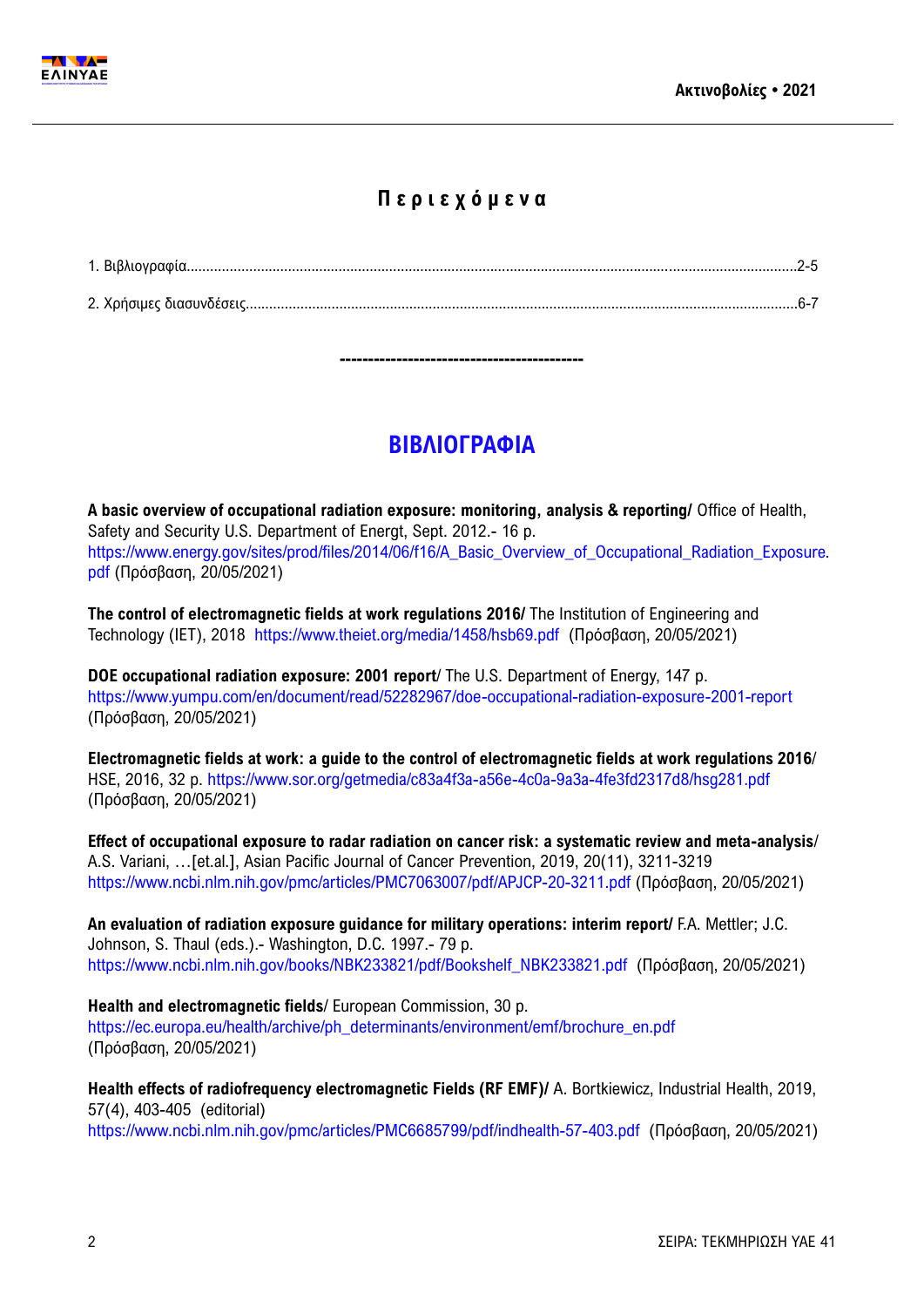

**Historical review of occupational exposures and cancer risks in medical radiation workers**/ M.S. Linet, …[et.al.], Radiation Research, 2010, 174(6), 793-808 <https://www.ncbi.nlm.nih.gov/pmc/articles/PMC4098897/pdf/nihms527525.pdf>(Πρόσβαση, 21/05/2021)

**ILO activities on occupational radiation protection(16th meeting of the Inter-Agency Committee on Radiation Safety 12-13 May 2011, ILO Geneva, Switzerland)/** S. Niu.- Geneva : ILO, 2011.- 35 p. [https://www.ilo.org/wcmsp5/groups/public/---ed\\_protect/---protrav/--](https://www.ilo.org/wcmsp5/groups/public/---ed_protect/---protrav/---safework/documents/presentation/wcms_165829.pdf) [safework/documents/presentation/wcms\\_165829.pdf](https://www.ilo.org/wcmsp5/groups/public/---ed_protect/---protrav/---safework/documents/presentation/wcms_165829.pdf) (Πρόσβαση, 21/05/2021)

**Importance of establishing radiation protection culture in radiology department/** A. Ploussi, E.P. Efstathopoulos, World Journal of Radiology, 2016, 8(2), 142-147 <https://www.ncbi.nlm.nih.gov/pmc/articles/PMC4770176/pdf/WJR-8-142.pdf>(Πρόσβαση, 20/05/2021)

**Investigating the effects of exposure to extremely low frequency electromagnetic fields on job burnout syndrome and the severity of depression; the role of oxidative stress**/ M.B. Hosseinabadi, …[et.al.], Journal of Occupational Health, 2020, 62(1), 8 p. <https://www.ncbi.nlm.nih.gov/pmc/articles/PMC7382129/pdf/JOH2-62-e12136.pdf>(Πρόσβαση, 21/05/2021)

**Ionizing radiation at workplaces**/ G. Omahen, OSHWIKI, 2016 [https://oshwiki.eu/wiki/Ionising\\_radiation\\_at\\_workplaces](https://oshwiki.eu/wiki/Ionising_radiation_at_workplaces) (Πρόσβαση, 20/05/2021)

**Occupational exposure to electromagnetic fields and health surveillance according to the European Directive 2013/35/EU**/ A. Modenese, F. Gobba, International Journal of Environmental Research and Public Health, 2021, 18(4), 12 p. <https://www.ncbi.nlm.nih.gov/pmc/articles/PMC7916781/pdf/ijerph-18-01730.pdf> (Πρόσβαση, 22/05/2021)

**Occupational radiation exposure and its health effects on interventional medical workers: study protocol for a prospective cohort study/** K. Seulki, …[et.al.], BMJ Open, 2017, 10 p. <https://www.ncbi.nlm.nih.gov/pmc/articles/PMC5778344/pdf/bmjopen-2017-018333.pdf> (Πρόσβαση, 20/05/2021)

**Occupational exposure and risk of breast cancer (review)/** C. Fenga, Biomedical Reports, 2016, 4(3), 282- 292 <https://www.ncbi.nlm.nih.gov/pmc/articles/PMC4774377/pdf/br-04-03-0282.pdf>(Πρόσβαση, 20/05/2021)

**Occupational exposure radiation protection: general safety guide/** International Atomic Energy Agency, International Labour Office.- Vienna: IAEA, 2018.- 360 p. ISBN 978-92-0-102917-1 [https://www-pub.iaea.org/MTCD/Publications/PDF/PUB1785\\_web.pdf](https://www-pub.iaea.org/MTCD/Publications/PDF/PUB1785_web.pdf) (Πρόσβαση, 23/05/2021)

**Occupational exposure to ionizing radiation and electromagnetic fields in relation to the risk of thyroid cancer in Sweden/** V. Lope, …[et.al.], Scandinavian Journal of Work Environment & Health, 2006, 32(4), 276- 284 [https://www.sjweh.fi/show\\_abstract.php?abstract\\_id=1011](https://www.sjweh.fi/show_abstract.php?abstract_id=1011) (Πρόσβαση, 23/05/2021)

**Occupational radiation exposure during pregnancy: a survey of attitudes and practices among interventional radiologists/** C.E. Ghatan, …[et.al.], Clinical Study, 2016, 27(7), 1013-1020 <https://www.jvir.org/action/showPdf?pii=S1051-0443%2816%2930018-5>(Πρόσβαση, 23/05/2021)

**Occupational radiation protection: protecting workers against exposure to ionizing radiation (Proceedings of an international Conference , Geneva, 26-30 August 2002)**/ International Atomic Energy Agency.- Austria: IAEA, c2003.- (IAEA Safety Standards).- 531 p. ISBN 92-0-105603-6 [https://www-pub.iaea.org/MTCD/publications/PDF/Pub1145\\_web.pdf](https://www-pub.iaea.org/MTCD/publications/PDF/Pub1145_web.pdf) (Πρόσβαση, 23/05/2021)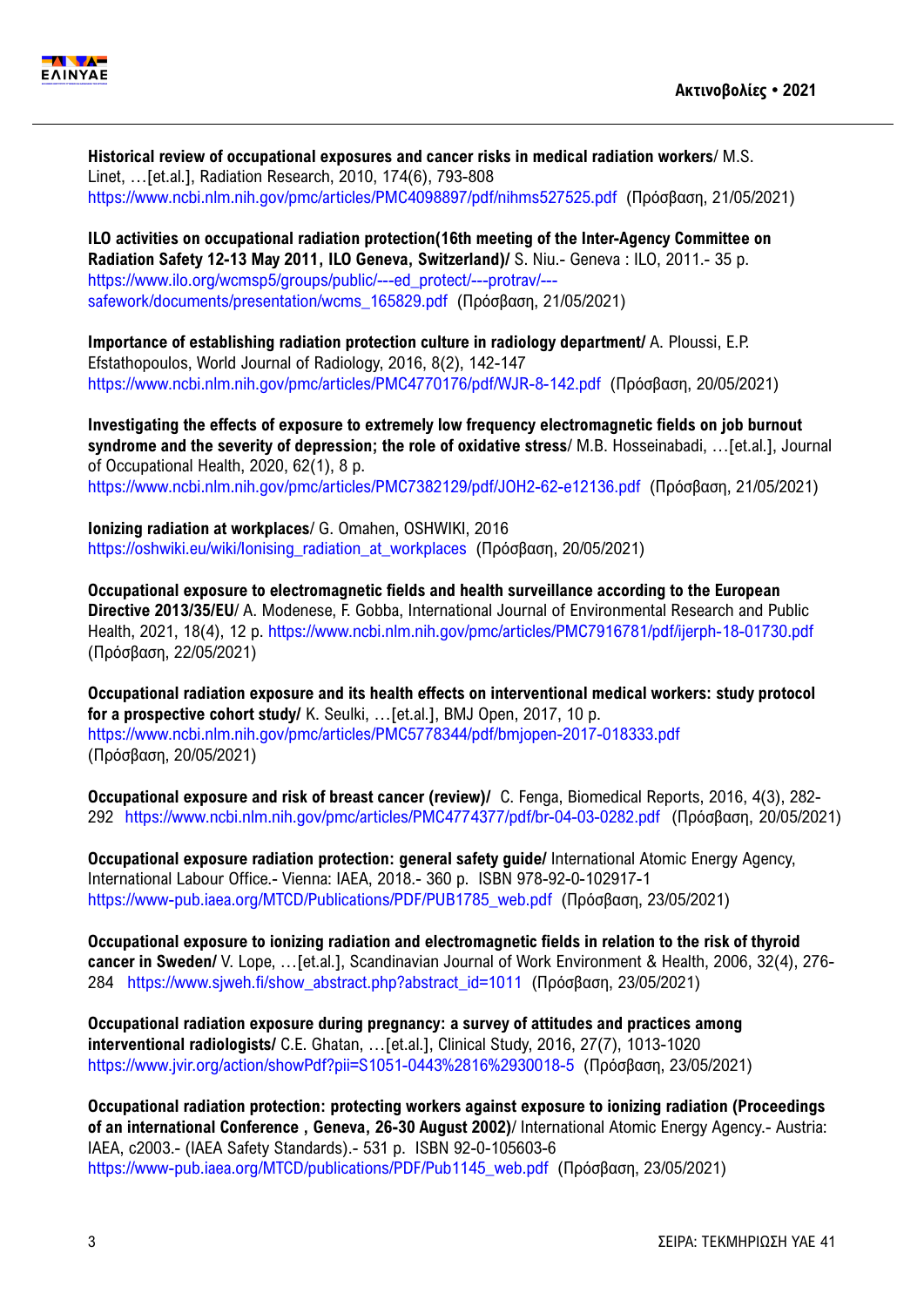

**An overview of the international conference on occupational radiation protection**/ Jizeng Ma, Tony Colgan (Regional IRPA Congress Buenos Aires 12 to 17 April 2015), 25 p. <http://www.irpabuenosaires2015.org/Archivos/archivos/Sesiones%20Plenarias/4/4.pdf> (Πρόσβαση, 23/05/2021)

**Possible effects of radiofrequency electromagnetic field exposure on Central Nerve System/** J.H. Kim, …[et.al.], Biomolecules & Therapeutics, 2019, 27(3), 265-275 <https://www.ncbi.nlm.nih.gov/pmc/articles/PMC6513191/pdf/bt-27-265.pdf>(Πρόσβαση, 23/05/2021)

**Physical hazards: non-ionizing radiation – electromagnetic**/ Safety Institute of Australia, 2012, 42 p. ISBN 978-0-9808743-1-0 <https://www.ohsbok.org.au/wp-content/uploads/2013/12/25-Hazard-Non-ionising-radiation.pdf?x19450> (Πρόσβαση, 23/05/2021)

**Radiation protection and safety in veterinary medicine**/ International Atomic Energy Agency.- Vienna: IAEA, c2021.- IAEA safety reports series; 104.- 196 p. ISBN ISBN 978–92–0–106220–8 (pdf) [https://www-pub.iaea.org/MTCD/Publications/PDF/PUB1894\\_web.pdf](https://www-pub.iaea.org/MTCD/Publications/PDF/PUB1894_web.pdf) (Πρόσβαση, 23/05/2021)

**Radiation protection of workers/** S. Niu.- Geneva: ILO, c2011.- 19 p. ISBN 978-92-2-124956-6 (print) ISBN 978-92-2-124957-3 (web) [https://www.ilo.org/wcmsp5/groups/public/---ed\\_protect/---protrav/--](https://www.ilo.org/wcmsp5/groups/public/---ed_protect/---protrav/---safework/documents/publication/wcms_154238.pdf) [safework/documents/publication/wcms\\_154238.pdf](https://www.ilo.org/wcmsp5/groups/public/---ed_protect/---protrav/---safework/documents/publication/wcms_154238.pdf) (Πρόσβαση, 20/05/2021)

**Radiation protection of workers (ionising radiations)**/ ILO, 1987, 58 p. ISBN 92-2-105996-0 [https://www.ilo.org/wcmsp5/groups/public/---ed\\_protect/---protrav/--](https://www.ilo.org/wcmsp5/groups/public/---ed_protect/---protrav/---safework/documents/normativeinstrument/wcms_107833.pdf) [safework/documents/normativeinstrument/wcms\\_107833.pdf](https://www.ilo.org/wcmsp5/groups/public/---ed_protect/---protrav/---safework/documents/normativeinstrument/wcms_107833.pdf) (Πρόσβαση, 22/05/2021)

**Radiation safety and protection/** N. Frane, A. Bitterman <https://www.ncbi.nlm.nih.gov/books/NBK557499/>(Πρόσβαση, 25/05/2021)

**Visual display units: radiation protection guidance**/ International Non-Ionizing Radiation Committee of the International Radiation Protection Association, International Labour Organization.- Geneva: ILO, c1994.- 64 p. ISBN 92-2-108262-8

[https://www.ilo.org/wcmsp5/groups/public/---ed\\_protect/---protrav/--](https://www.ilo.org/wcmsp5/groups/public/---ed_protect/---protrav/---safework/documents/publication/wcms_107821.pdf) [safework/documents/publication/wcms\\_107821.pdf](https://www.ilo.org/wcmsp5/groups/public/---ed_protect/---protrav/---safework/documents/publication/wcms_107821.pdf) (Πρόσβαση, 26/05/2021)

**Ακτινοβόληση και ακτινοπροστασία ιατρών, τεχνολόγων και νοσηλευτών κατά την επαφή τους με ασθενείς που υποβάλλονται ή υποβλήθηκαν σε εξετάσεις με ιοντίζουσα ακτινοβολία**/Ε. Κότσαλου, Α. Κότσαλος, Χ. Κουτής, Το Βήμα του Ασκληπιού, 2013, 12(2), 175-185 <http://ejournals.uniwa.gr/index.php/tovima/article/viewFile/362/361>(Πρόσβαση, 23/05/2021)

**Ακτινολογικές εξετάσεις: επικινδυνότητα κατά την εγκυμοσύνη** / Μ. Γ. Δεληχάς, Υγιεινή & Aσφάλεια της Eργασίας, 2008, (33), 25-27 <https://www.elinyae.gr/sites/default/files/2019-07/ELINYAE%20TEYXOS33.1204631061147.pdf#page=27> (Πρόσβαση, 23/05/2021)

**Ανάλυση και αξιολόγηση μετρήσεων Η-Μ ακτινοβολίας από μετασχηματιστές στο βιομηχανικό εργασιακό χώρο. Συγκριτική παρουσίαση προτύπων για τον περιορισμό της έκθεσης σε Η-Μ ακτινοβολία** / Π. Μαρχαβίλας, Υγιεινή & Aσφάλεια της Eργασίας, 2006, (25), 15-18, 23-27 <https://www.elinyae.gr/sites/default/files/2019-07/Vol25.1138705524548.pdf#page=17>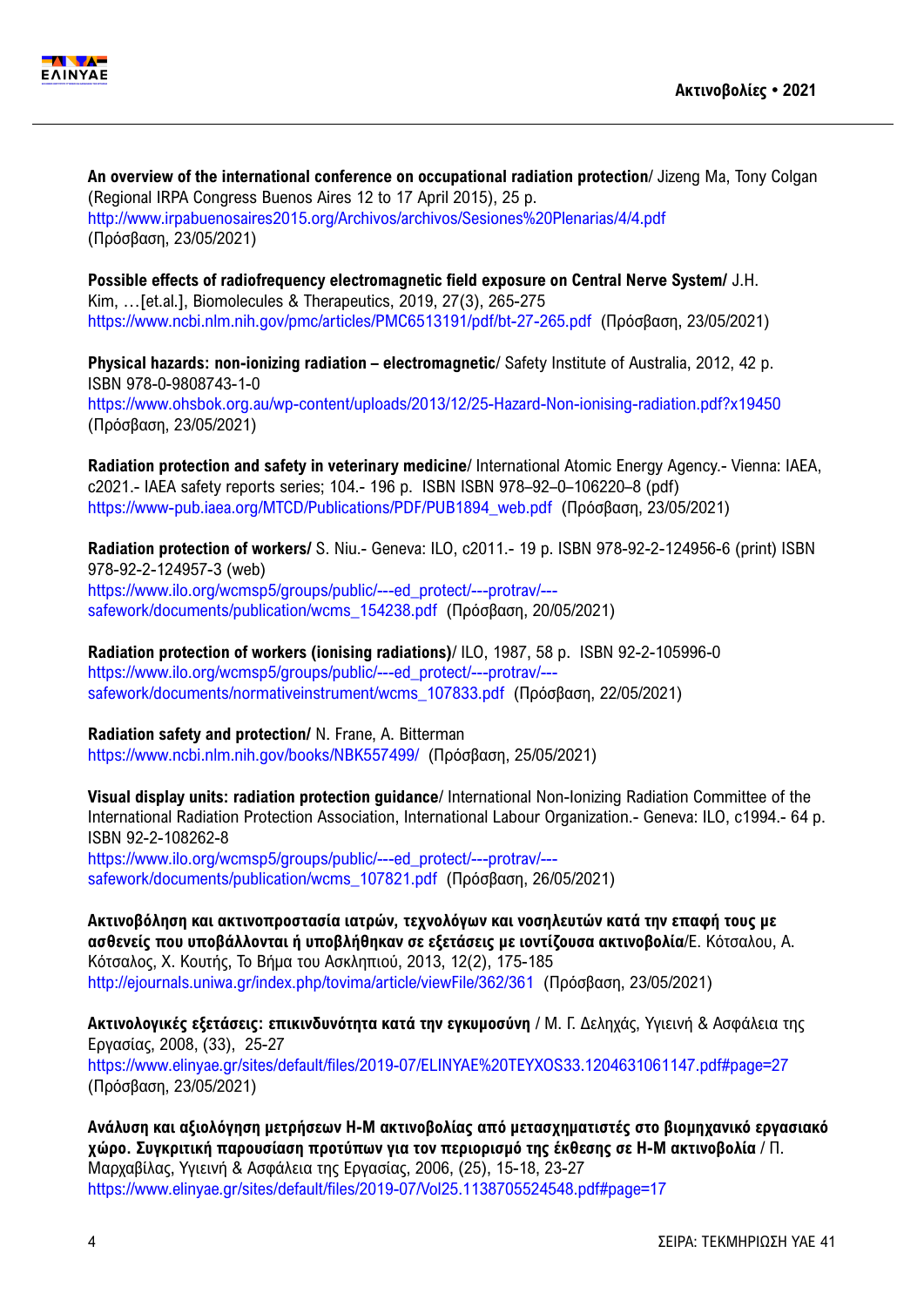

(Πρόσβαση, 24/05/2021)

**Αξιολόγηση & διαχείριση της ηλεκτρομαγνητικής ακτινοβολίας για επαγγελματικά εκτιθέμενους**/ Β. Μακρόπουλος, Κ.Ν. Χαλκιώτης.- Αθήνα : ΕΛ.ΙΝ.Υ.Α.Ε., 2002.- 58 σ. ISBN 960-7678-38-9 [https://www.elinyae.gr/sites/default/files/2019-07/axiologisi\\_electromagnetic.1103196308484.pdf](https://www.elinyae.gr/sites/default/files/2019-07/axiologisi_electromagnetic.1103196308484.pdf)  (Πρόσβαση, 25/05/2021)

**Βιολογικές επιπτώσεις των ιοντιζουσών ακτινοβολιών /** Μ. Δεληχάς, Υγιεινή & Aσφάλεια της Eργασίας, 2006, (27), 6-9 <https://www.elinyae.gr/sites/default/files/2019-07/TEYXOS%2027.1156763340157.pdf#page=8> (Πρόσβαση, 26/05/2021)

**Δοσιμετρία των ιοντιζουσών ακτινοβολιών και ακτινοπροστασία /** Γ. Δεληχάς, Υγιεινή & Ασφάλεια της Εργασίας, 2004, (20), 19-21 <https://www.elinyae.gr/sites/default/files/2019-07/Vol20..1134478644085.pdf#page=21> (Πρόσβαση, 23/05/2021)

**Εκτίμηση ακτινικού κινδύνου σε ακτινοδιαγνωστικά εργαστήρια και εργαστήρια πυρηνικής ιατρικής/** Μ.Γ. Δεληχάς, Υγιεινή & Ασφάλεια της Εργασίας, 2003, (16), 9-11 <https://www.elinyae.gr/sites/default/files/2019-07/Vol16.1109922545072.pdf#page=11> (Πρόσβαση, 26/05/2021)

**Ηλεκτρομαγνητική ακτινοβολία: ένα σύνθετο επιστημονικό και νομικοπολιτικό ζήτημα**/ Γ.Π. Ρογδάκης.- Αθήνα: Χαροκόπειο Πανεπιστήμιο. Σχολή Περιβάλλοντος Γεωγραφίας & Εφαρμοσμένων Οικονομικών. Τμήμα Γεωγραφίας, 2019.- 114 σ. (Διπλωματική εργασία) <http://dl-db.hua.gr/file/lib/default/data/21720/theFile>(Πρόσβαση, 23/05/2021)

**Οι μη ιοντίζουσες ηλεκτρομαγνητικές ακτινοβολίες (NIR) στον εργασιακό χώρο**/ Μ. Δεληχάς, Υγιεινή & Ασφάλεια της Εργασίας, 2003, (13), 7 <https://www.elinyae.gr/sites/default/files/2019-07/Vol13.1103134804109.pdf#page=9>(Πρόσβαση, 27/05/2021)

**Προστασία προσώπων στην εργασία από κινδύνους έκθεσης σε ηλεκτρομαγνητικά πεδία**/ Κυπριακή Δημοκρατία. Υπουργείο Εργασίας, Πρόνοιας & Κοινωνικών Ασφαλίσεων. Τμήμα Επιθεώρησης Εργασίας, 14 σ. [http://www.mlsi.gov.cy/mlsi/dli/dliup.nsf/83D6B14DF6F2C978C2257F530022BF99/\\$file/ELECTROMAGNETIC\\_FI](http://www.mlsi.gov.cy/mlsi/dli/dliup.nsf/83D6B14DF6F2C978C2257F530022BF99/$file/ELECTROMAGNETIC_FIELDS_rev.pdf) [ELDS\\_rev.pdf](http://www.mlsi.gov.cy/mlsi/dli/dliup.nsf/83D6B14DF6F2C978C2257F530022BF99/$file/ELECTROMAGNETIC_FIELDS_rev.pdf) (Πρόσβαση, 26/05/2021)

**Ραδόνιο και θορόνιο: δύο αόρατοι συγκάτοικοί μας** / Κ. Πούλιος, Υγιεινή & Ασφάλεια της Εργασίας, 2003, (14),17-18

<https://www.elinyae.gr/sites/default/files/2019-07/Vol14.1103135546015.pdf#page=19> (Πρόσβαση, 23/05/2021)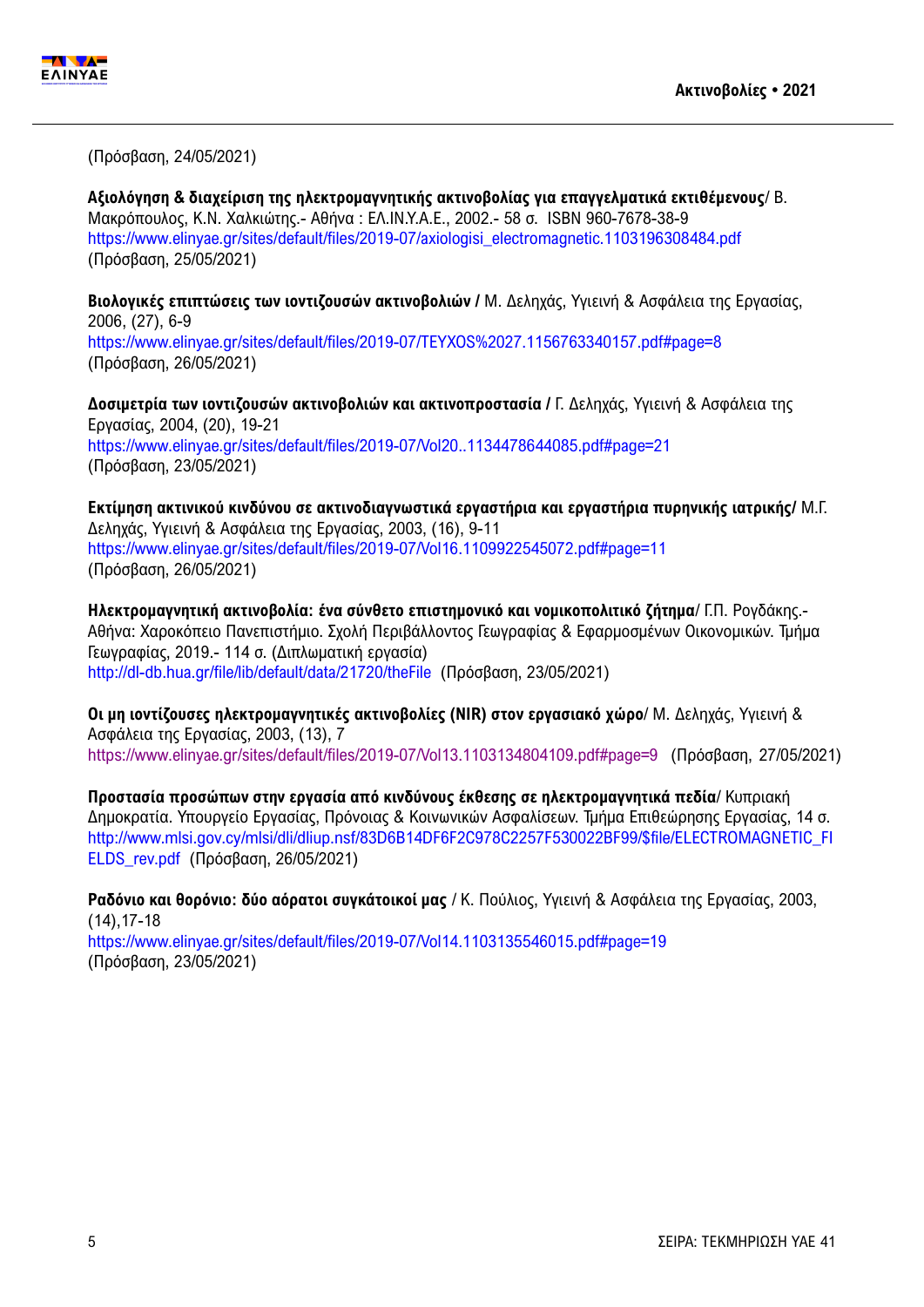



## **ΧΡΗΣΙΜΕΣ ΔΙΑΣΥΝΔΕΣΕΙΣ**

(Πρόσβαση, 20/05/2020)

- **Ελληνική Επιτροπή Ατομικής Ενέργειας (ΕΕΑΕ)** <https://eeae.gr/>
- **Health and Safety Executive (HSE)**

Electromagnetic fields <https://www.hse.gov.uk/radiation/nonionising/emf.htm>

**Federal Institute for Occupational Safety and Health (baua)**

#### Electromagnetic fields

[https://www.baua.de/EN/Topics/Work-design/Physical-agents-and-work-environment/Electromagnetic](https://www.baua.de/EN/Topics/Work-design/Physical-agents-and-work-environment/Electromagnetic-fields/_functions/Publications-search_Formular.html?queryResultId=null&pageNo=0)fields/ functions/Publications-search\_Formular.html?queryResultId=null&pageNo=0

- **International Commission of non-ionizing radiation protection (ICNIRP)** <https://www.icnirp.org/>
- **United States Department of Labor. Occupational Safety and Health Administration (OSHA)**

Radiation <https://www.osha.gov/radiation>

#### **Centers for Disease Control and Prevention (CDC) NIOSH**

EMFs in the workplace <https://www.cdc.gov/niosh/docs/96-129/default.html>

**Health and Safety Executive Northern Ireland (HSENI)**

Electromagnetic fields (EMFs) <https://www.hseni.gov.uk/articles/electromagnetic-fields-emfs>

### **World Health Organization (WHO)**

Radiation : electromagnetic fields <https://www.who.int/news-room/q-a-detail/radiation-electromagnetic-fields>

**International Labour Organization (ILO)**

Radiation protection <https://www.ilo.org/safework/areasofwork/radiation-protection/lang--en/index.htm>

Main ILO Instruments and Publications on Radiation Protection [https://www.ilo.org/global/topics/safety-and-health-at-work/areasofwork/radiation](https://www.ilo.org/global/topics/safety-and-health-at-work/areasofwork/radiation-protection/WCMS_111275/lang--en/index.htm)[protection/WCMS\\_111275/lang--en/index.htm](https://www.ilo.org/global/topics/safety-and-health-at-work/areasofwork/radiation-protection/WCMS_111275/lang--en/index.htm)